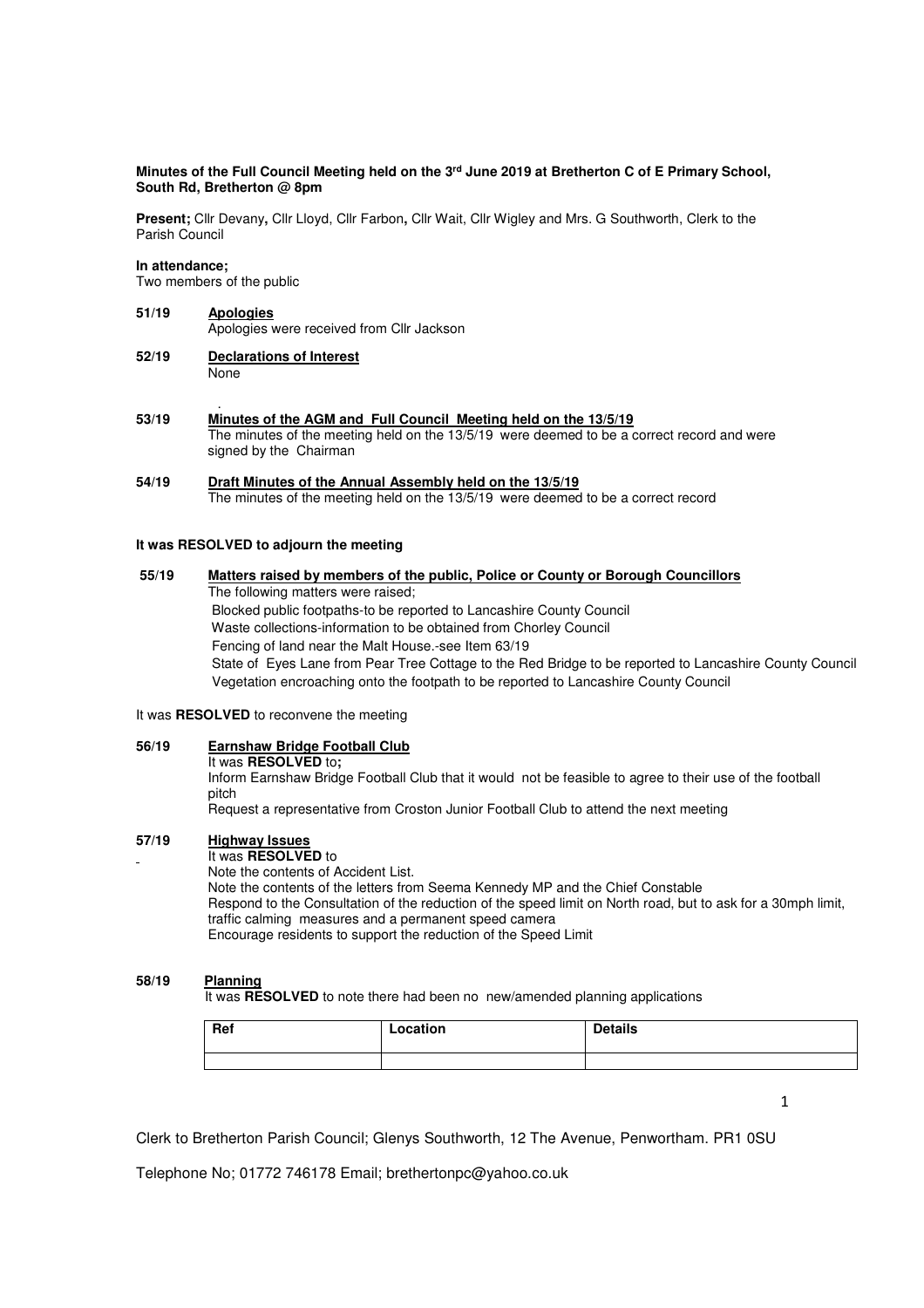## **59/19 Finance**

## **59.01.19 Payment**

It was RESOLVED to pay the following invoices. The invoices having been inspected/authorized by Cllr Lloyd and Cllr Wait

| Cheque<br>No. | Recipient           | <b>Description</b>                                                  | Amount    |
|---------------|---------------------|---------------------------------------------------------------------|-----------|
| 1606          | Glenys Southworth   | May Salary                                                          | 179-75    |
| 1607          | Glenys Southworth   | May Expenses                                                        | $42 - 62$ |
| 1608          | Wignalls Landscapes | Grounds Maintenance work in May<br>and provision of 3 picnic tables | 1579-13   |
| 1609          | Barbara Farbon      | Purchase of wires and planting<br>bags                              | 18-49     |
| 1610          | Ian Edwards         | Internal Audit Report                                               | 60-00     |

## **59/02/19 Monitoring Statement**

 It was **RESOLVED** that the monitoring statement for the period to the 31/5/19 be approved and the Chair signed the statement on behalf of the Parish Council

#### **60/19 Internal Audit Report**

It was **RESOLVED t**o note the contents of the report

**61/19 Annual Accounts 2018-19**  It was **RESOLVED** to Approve The Annual Governance

Approve The Accounting Statement

**62/19 External Audit; Submission of a Certificate of Exemption**  It was **RESOLVED** to note the Audit Rules

**Fencing of the land near the Malt House.** 

It was **RESOLVED not** to pursue the creation of a public right of way.

**64/19 Provision of a village Xmas Tree** 

It was **RESOLVED** to continue seeking information on the preferred site

- **65/19 Replacement of the damaged sign on the Recreation Ground**  It was **RESOLVED** to purchase a new sign and re-site it.
- **66/19 SPID Backplate**

**63/19** 

It was **RESOLVED** to agree the purchase in principle and obtain information on the creation of a new SPID site

- **67/19 Information Leaflet**  It was **RESOLVED** to update the leaflet
- **68/19 Best Kept Village Competition**  It was **RESOLVED** to note the current situation

#### **69/19 Amendment to Bank Mandate**

It was **RESOLVED** that the Authorised signatories for the current mandate be changed in accordance with Section 5 and Section 6 of the Mandate Form and that the current mandate will continue as amended

**70/19 Decision taken by Chair**  It was **RESOLVED** to note the decision

2

Clerk to Bretherton Parish Council; Glenys Southworth, 12 The Avenue, Penwortham. PR1 0SU

Telephone No; 01772 746178 Email; brethertonpc@yahoo.co.uk